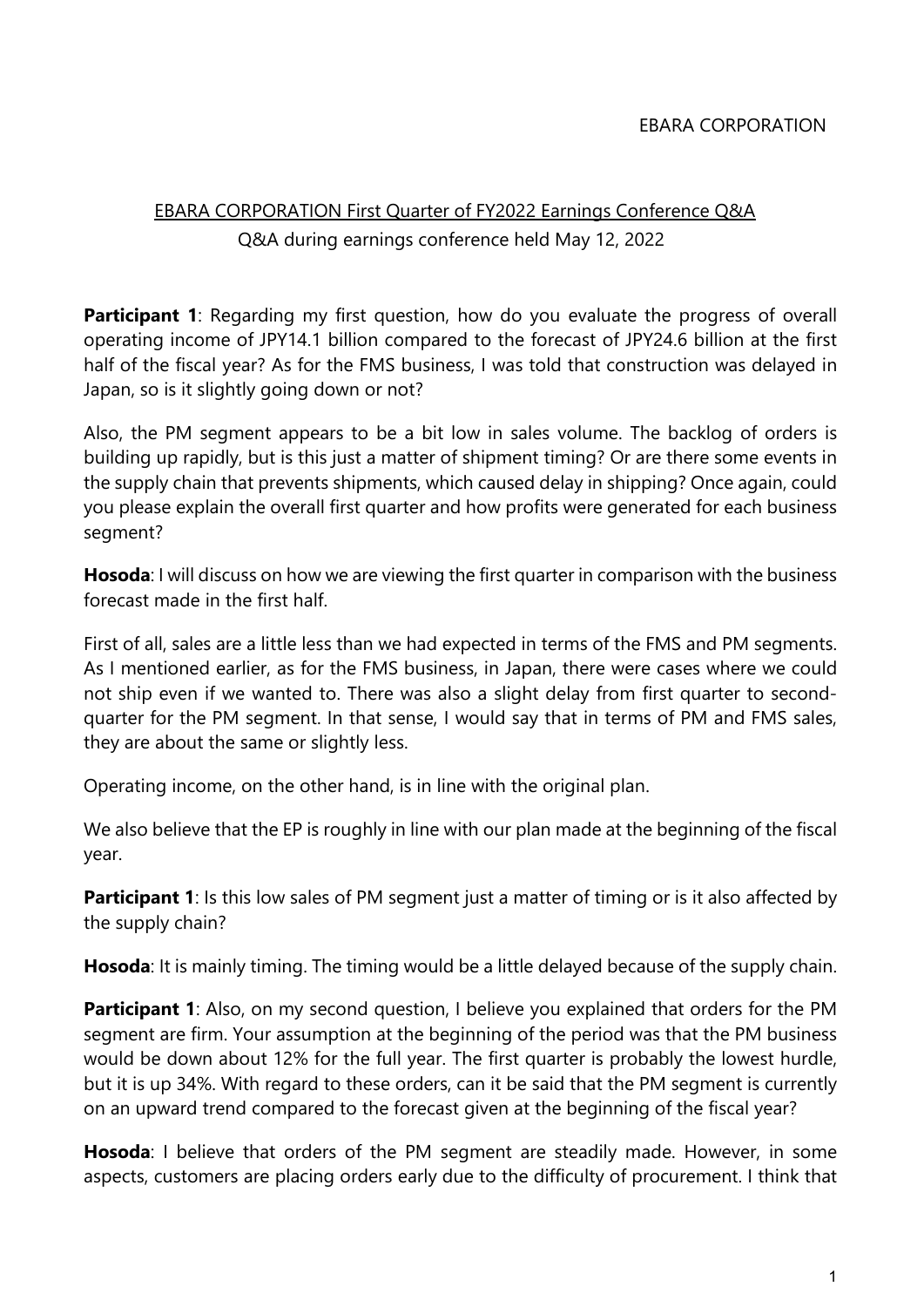the consequence may change depending on whether or not the early orders continue to be placed. At the moment, we view that things have been progressing steadily for the full-year targets.

**Participant 1:** My third and final question is about the exchange rate.

I wonder if sensitivities are not disclosed too clearly by your company. Since the exchange rate is moving quite a bit right now, I wonder how much a JPY1/USD1 change would affect the profit. For example, if you could give us a rough estimate of the scale of each positive and negative impact, such that there can be positive impacts of JPY3 billion to JPY4 billion from the yen's depreciation on the gross, but the prices of raw materials and other factors are carefully considered and they remain unchanged.

**Hosoda**: This is not changed from what we have always said, but in terms of the impact on annual operating income, JPY1 depreciation against the US dollar, whether depreciation or appreciation, would have an annual impact of JPY0.1 billion to JPY0.2 billion on operating income.

Also, the euro doesn't affect much. I have given an estimated value in euros, but I think the impact on operating income will be negligible.

In terms of the impact of JPY1 on Chinese yuan, we estimate that the impact on the annual operating income will be approximately JPY0.2 billion. I think it is usually around that level every year.

**Participant 2:** First, I would like to ask you about the trends in FMS and US oil and gas capital investments in the first quarter, or in the next quarter and beyond.

In the first place, are there any new projects under the current circumstances? Because of these hard times, will there be less new projects and more renewal projects?

Oil is going up, which makes it easier to invest in equipment, but interest rates are also going up, which I think is holding them back. I would like to get your comments on the trends in US oil and gas Capex, in the scope you can foresee.

**Hosoda**: In terms of US oil and gas, especially looking at the compressors and turbines business, the first quarter of this fiscal year has been characterized by the relatively strong performance of the after-sales segment.

However, it does not mean that new capital investment is not coming out; it is coming out as planned and after-sales are stronger than last fiscal year.

Last fiscal year, customer did not want people coming to their plants, they did not want service technicians either, due to the COVID-19. In the first place, we could not conduct after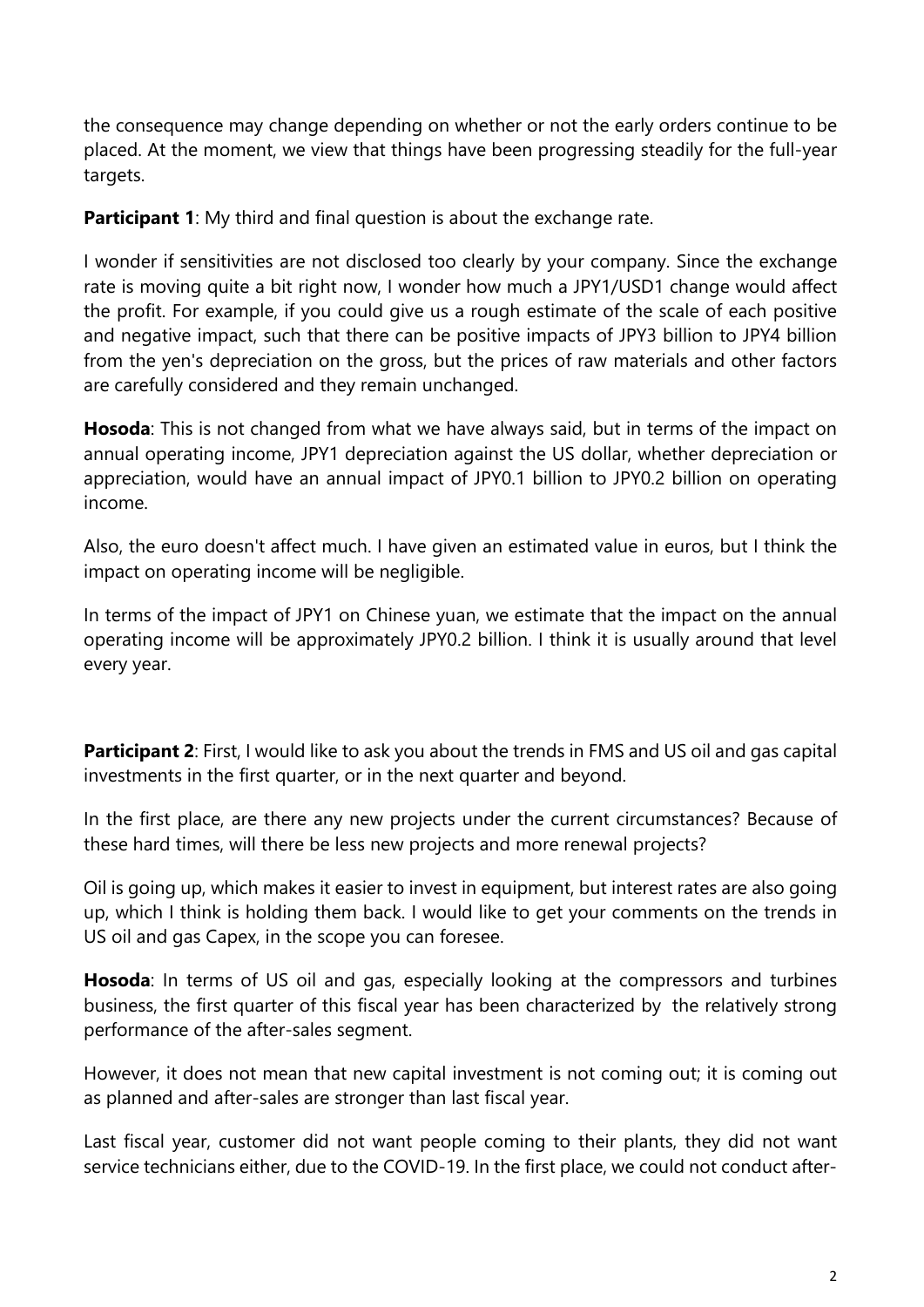sales activities. COVID-19 is still ongoing, but I think the more flexibility, more relaxed restrictions, is a big factor.

There has been no decrease in both new projects and the new equipment, but the after-sales business in particular has increased compared to the previous fiscal year. Given that, when asked if the capital investments have been increasing along with the soring oil prices, no, it has not reached to that point yet. I am sure that customers would like to wait and see how oil prices are rising this time around. When oil prices rise too high, customers want to wait and see what happens.

**Participant 2:** My other question is to confirm one point about this first quarter's order in the PM segment. There is a bigger growth in components compared to CMP, but is that just because CMP grew last fiscal year and this quarter's growth rate is a bit weak?

**Hosoda**: Both have grown. I think it just happens that the growth rate of Component was bigger in the first quarter. We see both as growing rather than components doing better than CMP in particular.

**Participant 2**: Yes, it's 27 and 53. I understand.

**Participant 3**: I have two questions, and the first is to confirm the FMS business.

If we look at the plan for the first half of this fiscal year and the actual results for the first quarter of this fiscal year, by subtracting them, we can see that profits for the second quarter will be lower. What is the background of it?

I would appreciate it if you could give me more background on whether you are considering some aspects, raw materials, or the situation you mentioned at the beginning, where shipments are not going so well domestically. This is the first point.

**Hosoda**: Especially in the domestic standard pump business, it is difficult to foresee the effects of soaring raw material prices. There are some opaque areas. We are also considering the possibility of passing on the cost of the product to the customer, but we are not sure if the effect of the price pass-on will be realized in time for the second quarter.

This may seem a bit weak, depending on your point of view, but it is safe to say that this is a numerical plan that takes these factors into consideration.

**Participant 3**: Just as a supplementary confirmation, is it correct to take this as the impact of domestic raw material prices or shipments, regardless of the impact of China, etc.?

**Hosoda**: For the raw material prices, China is included. As for China, raw material prices and the effects of the lockdown are slowly emerging. Including that, we forecast it will be a little weak.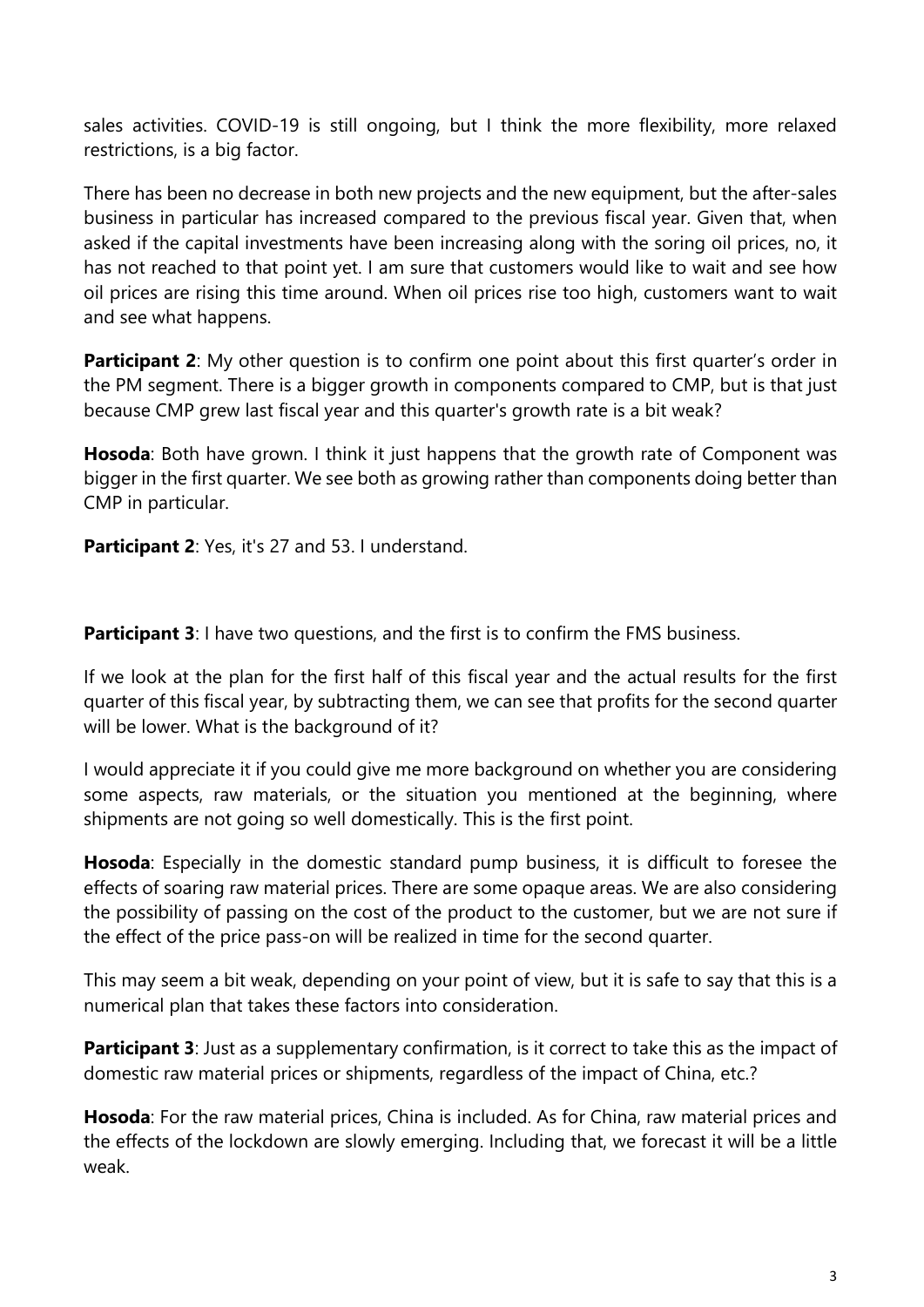**Participant 3**: Does that mean that China's influence may be slowly emerging, or is it emerging already?

**Hosoda**: It is emerging.

**Participant 3**: Regarding the other question, I believe you mentioned earlier where I asked you a question, that it seems that the domestic price increase will not be completed in time. In your company's product line, which one must be watched closely the ones that are likely to receive large impacts from the increase in raw material prices? Maybe you're talking about all of them, but do we need to watch for the standard pumps or compressor and turbine?

First of all, for which products do you consider the risk in your company's initial plan for the impact of this raw material price?

I remember that raising the prices was done to some extent last fiscal year, but does that mean that it is not up to speed on price pass-on? The question is when to raise it to another level, and will it take effect to some extent in the second half of the year? I would appreciate it if you could tell me about these current pricing policies in terms of products and regions.

**Hosoda**: Our product line can be broadly divided into standard products, mass-produced standard products, and custom products, each of which is made to order.

In terms of which businesses are affected by the rising prices of parts and materials, all of them are. For example, in the case of custom pumps, compressors and turbines, it is possible to reflect price hikes to a certain extent from the quotation stage.

The estimation period should not be too long after providing an estimate reflecting that. The quotation is usually valid for six months, but by making it valid for three months or one month, we are responding with a pricing policy that devises ways for us not to take on this kind of risk.

On the other hand, if there is an unexpected price increase after one quotation, we will establish an escalation clause that will reflect the price. Some long-term construction projects are handled in this way.

We talk about price increases and price pass-on mainly for these standard products. In that area, with the cost of each material going up and up, we think we need to adjust the price this time around.

Of course, we have been doing this since last fiscal year, but it is not a one time thing, and there is a possibility that we may have to do it several times depending on the market environment while keeping an eye on the situation, which causes lapse in timing or delays. It is safe to say that there are some uncertainties in our future business plan in terms of how we will absorb these issues.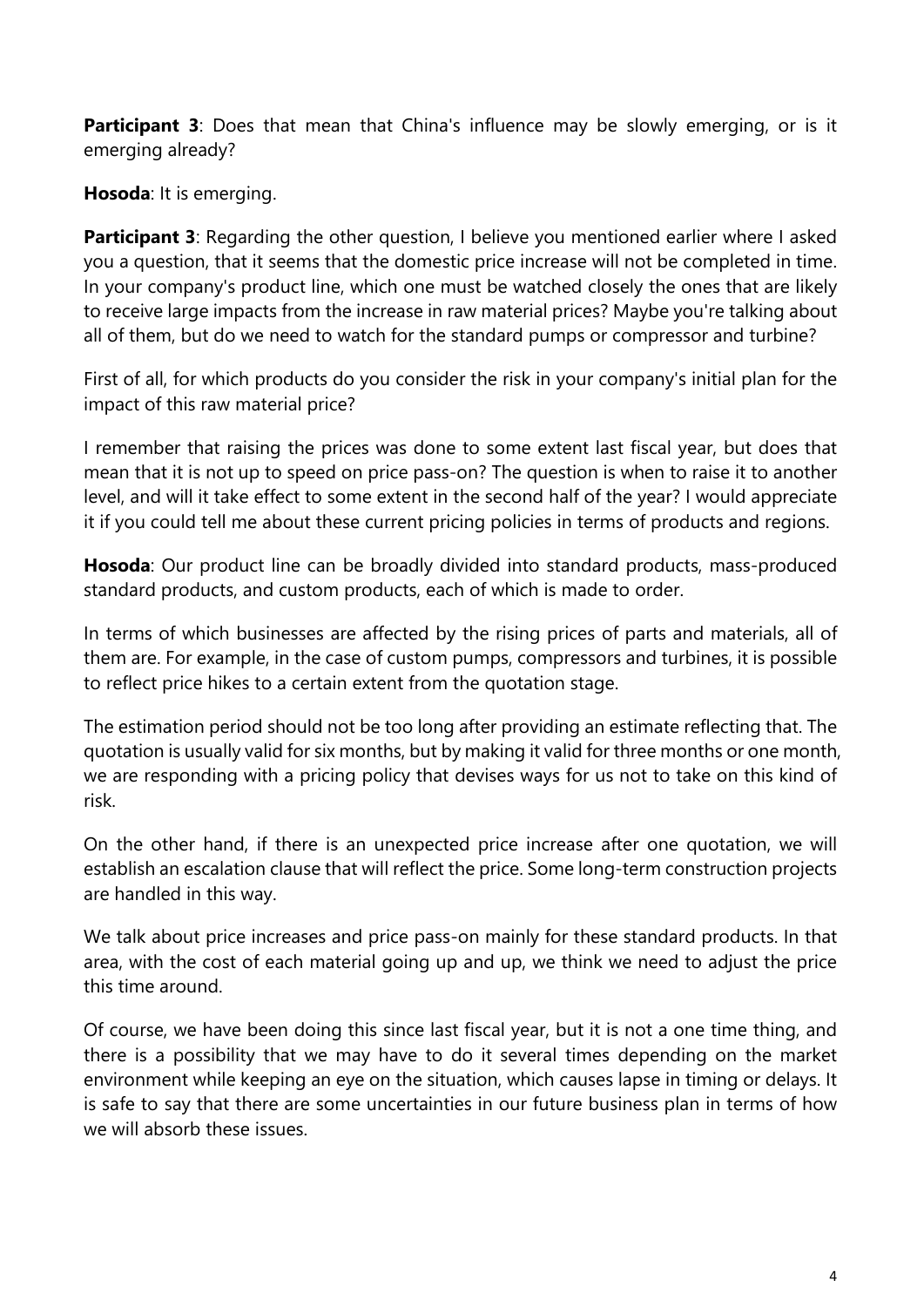**Participant 3**: The custom products area is under control to a certain extent due to the policy that has been in effect up to now. However, since there are raw material price increases and uncertainty for the standard pumps, the current plan is based on the idea of having a certain degree of risk buffer with the exchange rate. Is this correct?

**Hosoda**: Yes, that's right. With regard to custom products, we will reflect the price increase in materials in each and every quotation. There is no doubt that custom pumps will be impacted too, but in terms of how we will be impacted, I think it will be in the form you just mentioned.

**Participant 4:** I would like to confirm two points regarding the raw material prices.

First of all, in the first quarter that ended, although raw material prices had a more negative impact on operating income than expected, the operating income was in line with the expectation. Is this correct?

**Hosoda**: Yes. There are some fluctuations among business, but yes, what you said is correct.

**Participant 4**: So, the impact of high raw material prices was more than expected in the first quarter, is that correct?

**Hosoda**: It was high, but it was absorbed and controlled through various measures in a way that it is not too high, that's what I meant.

**Participant 4**: Also, on the second point, the sensitivity of exchange rates was disclosed. If we simply calculate on a full-year basis, the annual effect on operating income would be JPY3 billion.

On the other hand, the full-year operating income forecast remains unchanged. Is it correct to say that there is a downside risk of about JPY3 billion for the full year due to the impact of the sharp rise in raw material prices?

**Hosoda**: Yes, that is correct. We assume that the impact of the JPY2 billion to JPY3 billion level of raw material price hikes may not be fully covered, and so, it can be offset by the impact of the exchange rate.

**Participant 5**: What changed your cash flow projections for the year?

**Hosoda**: Basically, it's because working capital is increasing as the business expands.

What's different compared to last fiscal year is that sales of trade receivables and inventories are increasing at a mostly good pace as the business expands, but accounts payable is not increasing as much as expected.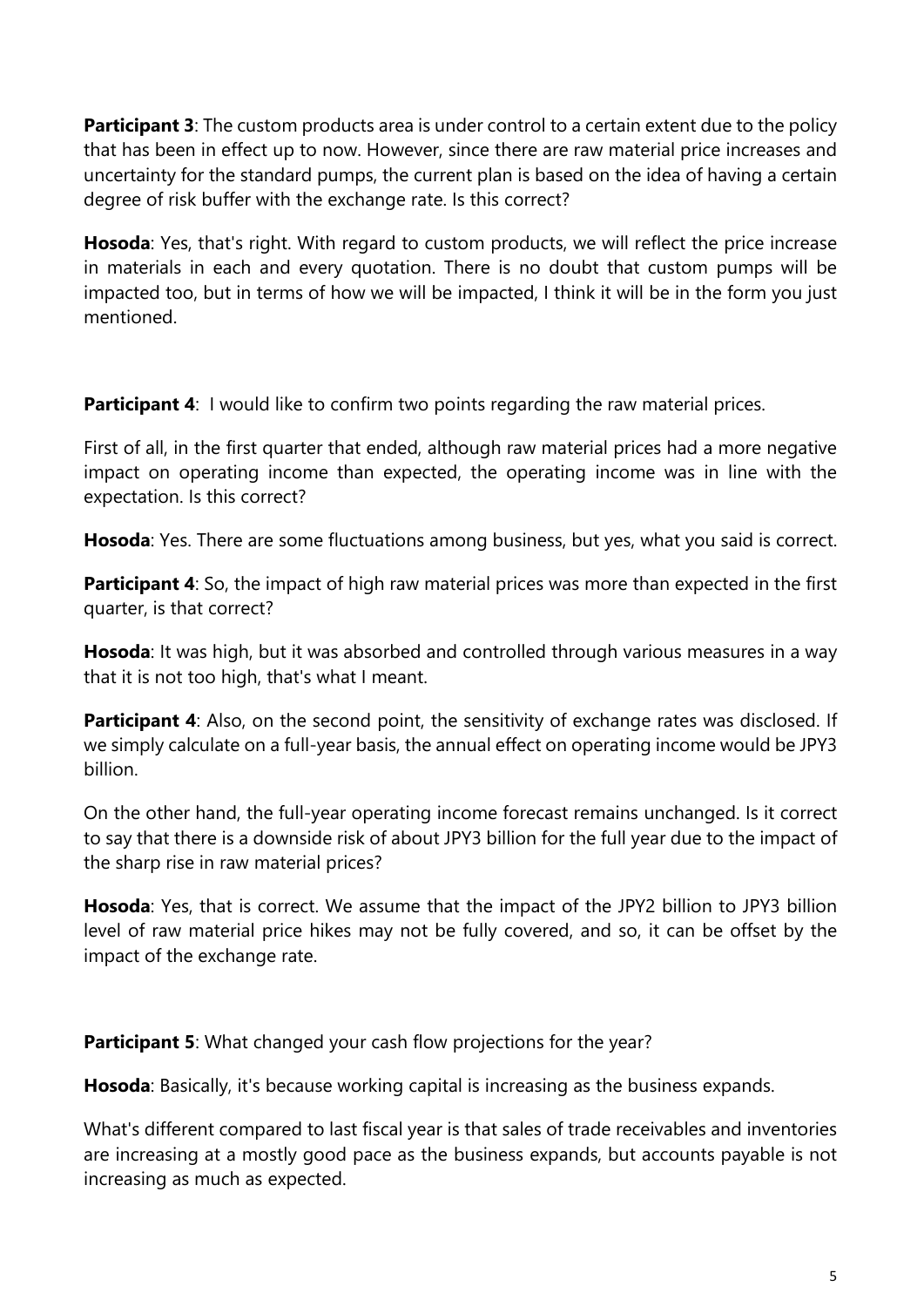This is because the conditions for procurement of parts and materials and payments to suppliers are worsening. We are also seeing some negative trends on the procurement side that are not good for our cash flow. I analyze that is the cause of the problem, especially with regard to the PM business.

**Participant 5**: Do you mean that there is a difficulty in procuring for the PM segment or that it is largely related to purchase obligations?

**Hosoda**: It's not just the PM segment, but it is large in that segment due to the impact of sales expansion this time.

**Participant 6**: In the three areas of fixed costs, there was a considerable increase compared to the previous fiscal year, with the FMS business at JPY3.1 billion and the PM segment at about JPY2.6 billion, but is this within or outside of expectations?

**Hosoda**: As for fixed costs, there are quite high personnel expenses, and as planned, the number of employees is increasing in line with business expansion. Also, we have introduced a performance-linked bonus system, and in line with the strong performance of the previous fiscal year, bonuses increased slightly compared to the previous fiscal year.

Also, there will be an increase in depreciation, but we are planning for that as well, so in that sense, it is within the scope of our planning assumptions.

**Participant 6**: On a different note, as for the stock market, I would like to ask once again about Ebara's situation in China, as there is this investor that draws attention.

Just recently, with the Chinese lockdown and such, logistics and various shipments have been halted or stalled. The Company has both factories and suppliers there, but to the extent that you can say, can you tell us what is going on in China at the moment? I'm particularly interested to see if any improvement trends are emerging.

**Hosoda**: There are some different aspects depending on the product group and the market, but as far as the oil and gas market is concerned, the companies related to our business, in China, do not seem to be affected that much at this time.

As for the pump plants, the impact of the lockdown varies from region to region. In some areas, such as the Shanghai region, where lockdowns are more pronounced, there may be a slight impact on production.

However, I don't think the current situation has any impact on the current full-year plan. We cannot ignore the scale of the PM segment in China, which has been slightly affected by the large number of customers in the Shanghai area. However, compared to the previous fiscal year, it is not that the level has been significantly lowered. We understand that we are affected, but not to the extent that we have to make major changes to our planning assumptions.